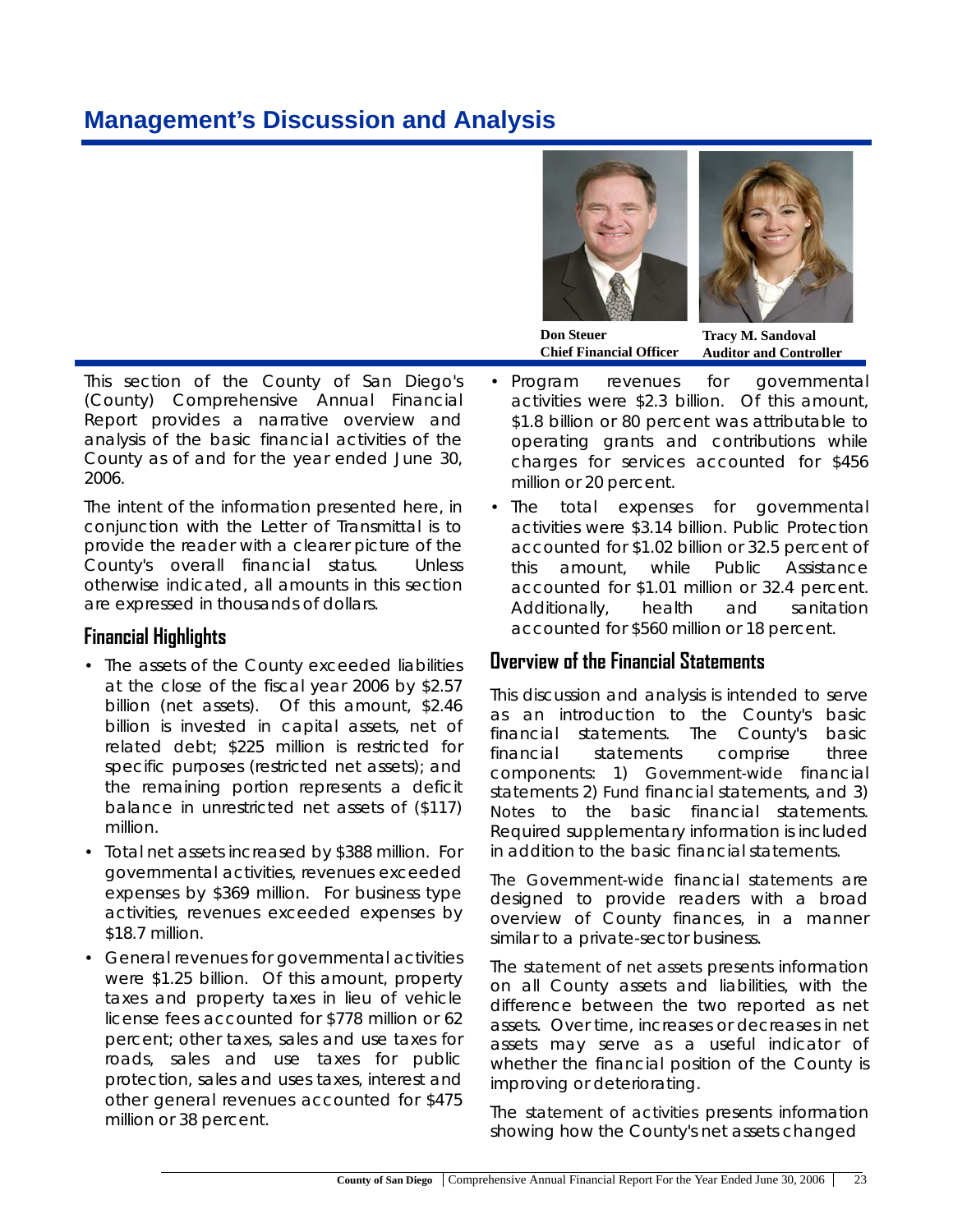



The illustration below depicts the required components of the basic financial statements.

during the most recent fiscal year. All changes in net assets are reported as soon as the underlying event giving rise to the change occurs, regardless of the timing of related cash flows. Thus, revenue and expenses are reported in this statement for some items that will result in cash flows in future fiscal periods (e.g., uncollected taxes and earned but unused vacation leave).

Both of the aforementioned government-wide financial statements distinguish functions of the County that are principally supported by taxes and intergovernmental revenues (governmental activities) from other functions that are intended to recover all or a significant portion of their costs through user fees and charges (business-type activities). The governmental activities of the County include general government, public protection, public ways and facilities, health and sanitation, public assistance, education and recreation and cultural. The business-type activities of the County include airport operations, wastewater management and sanitation districts.

*Fund financial statements* are groupings of related accounts that are used to maintain control over resources that have been segregated for specific activities or objectives. The County, like other state and local governments, uses fund accounting to ensure and demonstrate compliance with financerelated legal requirements. All of the funds of the County can be divided into three categories: governmental funds, proprietary funds and fiduciary funds.

*Governmental funds* are used to account for essentially the same functions reported as governmental activities in the governmentwide financial statements. However, unlike the government-wide financial statements, governmental funds financial statements focus on near-term inflows and outflows of spendable resources, as well as on balances of spendable resources available at the end of the fiscal year. Such information may be useful in evaluating a county's near-term financing requirements.

Because the focus of governmental funds is narrower than that of the government-wide financial statements, it is useful to compare the information presented for governmental funds with similar information presented for governmental activities in the governmentwide financial statements. By doing so, readers may better understand the long-term impact of the government's near-term financing decisions. Both the governmental funds balance sheet and the governmental funds statement of revenues, expenditures and changes in fund balances provide a reconciliation to facilitate this comparison between governmental funds and governmental activities.

The County maintains twenty-eight individual governmental funds. Information is presented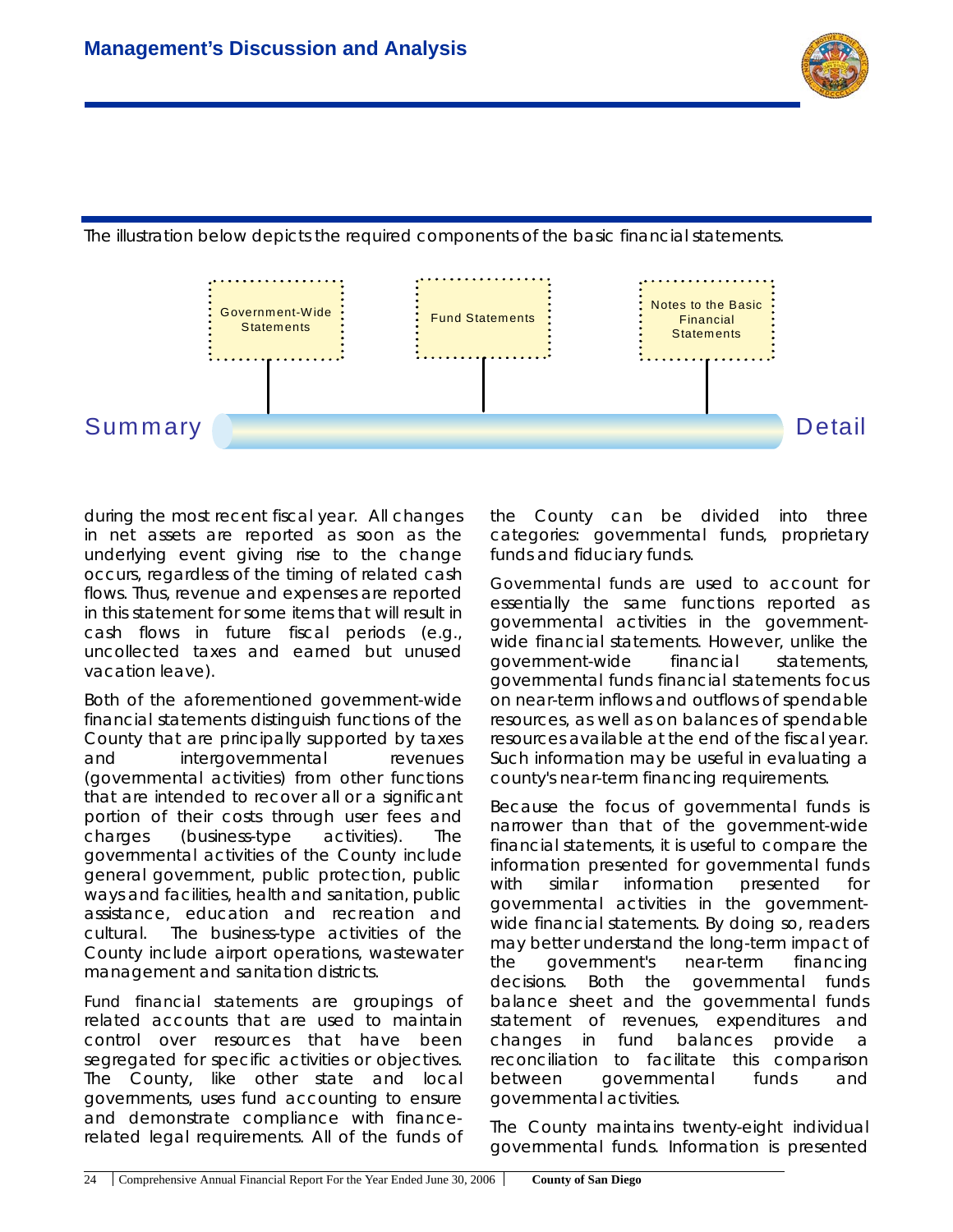separately in the governmental funds balance sheet and in the governmental funds statement of revenues, expenditures and changes in fund balances for the General Fund and the Tobacco Securitization Special Revenue Fund, both of which are considered to be major funds. Data from the other twenty-six governmental funds are combined into a single, aggregated presentation. Individual fund data for each of these nonmajor governmental funds is provided in the combining financial statements and supplemental information section in this report.

*Proprietary funds* are generally used to account for services for which the County charges customers - either outside customers, or internal departments of the County. Proprietary funds provide the same type of information as the government-wide financial statements, only in more detail. The County maintains the following types of proprietary funds:

*Enterprise funds* are used to report the same functions presented as business-type activities in the government-wide financial statements. The County uses enterprise funds to account for sanitation services, wastewater management and airport operations. These nonmajor enterprise funds are combined and aggregated. Individual fund data for each nonmajor enterprise fund is provided in the combining financial statements and supplemental information section in this report.

*Internal service funds* are an accounting device used to accumulate and allocate costs internally among the County's various functions. Internal service funds are used to account for the financing of public works and communications equipment; the financing of materials and supplies (purchasing); for start up services for new and existing county service districts; for the County's uninsured risk management activities; the financing of fleet services; for facilities management activities; for the financing of information technology services; and for the financing of clothing and personal sundry items for persons

institutionalized at various County facilities. Because all of these services predominantly benefit governmental rather than business-type functions, they have been included within governmental activities in the governmentwide financial statements.

The County's *eight internal service funds* are combined into a single, aggregated presentation in the proprietary funds financial statements. Individual fund data for the internal service funds is provided in the form of combining statements in the combining financial statements/schedules and supplemental information section in this report.

*Fiduciary funds* are used to account for resources held for the benefit of parties outside the government. Fiduciary funds are not reflected in the government-wide financial statements because the resources of these funds are not available to support the County's own programs. The accounting used for fiduciary funds is much like that used for proprietary funds.

*Notes to the basic financial statements* provide additional information that is essential to a full understanding of the data provided in the government-wide and fund financial statements.

*Required supplementary information* is presented concerning the County's General Fund budgetary schedule, and San Diego County Employees Retirement Association (SDCERA) pension schedules. The County adopts an annual appropriated budget for its general fund. A budgetary comparison schedule has been provided for the General Fund to demonstrate compliance with this budget. In addition, a budgetary comparison schedule has been provided for the Tobacco Securitization Special Revenue Fund for it was determined to be a major governmental fund. The SDCERA pension schedules have been provided to present SDCERA's progress in funding its obligation to provide pension benefits to County employees.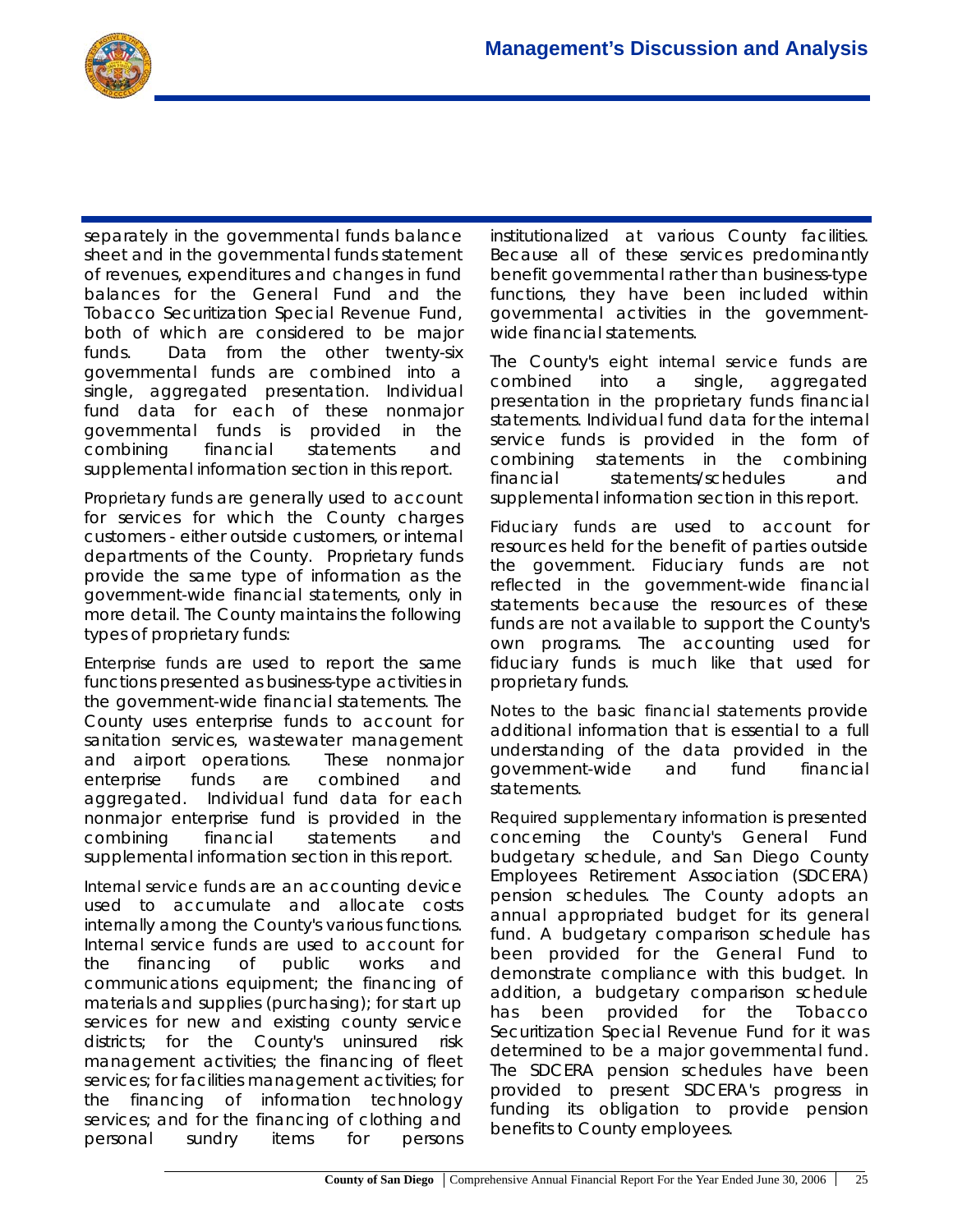

*Combining financial statements/schedules and supplemental information* section of this report presents combining and individual fund statements and schedules referred to earlier that provide information for nonmajor governmental funds, enterprise funds, internal service funds and fiduciary funds and are presented immediately following the required supplementary information section of this report.

## **Government-wide Financial Analysis**

## **Table 1**

| <b>Net Assets</b><br>June 30, 2006 (In Thousands) |                           |            |                                 |         |            |            |  |  |
|---------------------------------------------------|---------------------------|------------|---------------------------------|---------|------------|------------|--|--|
|                                                   | <b>Primary Government</b> |            |                                 |         |            |            |  |  |
|                                                   | Governmental Activities   |            | <b>Business Type Activities</b> |         | Total      |            |  |  |
|                                                   | 2006                      | 2005       | 2006                            | 2005    | 2006       | 2005       |  |  |
| <b>ASSETS</b>                                     |                           |            |                                 |         |            |            |  |  |
| Current and other assets                          | 2,610,156                 | 2,456,419  | 84,646                          | 79,091  | 2,694,802  | 2,535,510  |  |  |
| Capital assets                                    | 2,710,793                 | 2,674,393  | 100,174                         | 87,581  | 2,810,967  | 2,761,974  |  |  |
| Total assets                                      | 5,320,949                 | 5,130,812  | 184,820                         | 166,672 | 5,505,769  | 5,297,484  |  |  |
| <b>LIABILITIES</b>                                |                           |            |                                 |         |            |            |  |  |
| Long-term liabilities                             | 2,396,272                 | 2,335,192  | 3,134                           | 3,250   | 2,399,406  | 2,338,442  |  |  |
| Other liabilities                                 | 530,516                   | 771,977    | 3,349                           | 2,696   | 533,865    | 774,673    |  |  |
| <b>Total liabilities</b>                          | 2,926,788                 | 3,107,169  | 6,483                           | 5,946   | 2,933,271  | 3,113,115  |  |  |
| <b>NET ASSETS</b>                                 |                           |            |                                 |         |            |            |  |  |
| Invested in capital assets, net of related debt   | 2,367,442                 | 2,341,126  | 97,212                          | 84,416  | 2,464,654  | 2,425,542  |  |  |
| Restricted                                        | 224,635                   | 223,565    |                                 |         | 224,635    | 223,565    |  |  |
| Unrestricted                                      | (197, 916)                | (541, 048) | 81,125                          | 76,310  | (116, 791) | (464, 738) |  |  |
| Total net assets                                  | 2,394,161                 | 2,023,643  | 178,337                         | 160,726 | 2,572,498  | 2,184,369  |  |  |

## **Analysis of Net Assets**

*Net assets* may serve over time as a useful indicator of a government's financial position. In the case of the County, assets exceeded liabilities by \$2.57 billion at the close of fiscal year 2006.

The largest portion of the County's net assets (96 percent) reflects its investment of \$2.46 billion in capital assets (e.g. land, infrastructure, buildings, and equipment); less any related outstanding debt used to acquire those assets. The County uses these capital assets to provide services to citizens; consequently, these assets are not available for future spending. Although the County's investment in capital assets is reported net of related debt, it should be noted that the resources needed to repay this debt must be provided from other sources, since the

capital assets themselves cannot be liquidated for these liabilities.

An additional portion of the County's net assets, \$225 million, represents resources that are subject to external restrictions on how they may be used. External restrictions include those imposed by grantors, contributors, laws and/or regulations of other governments.

The remaining portion of the County's net assets represents a deficit of (\$117 million). This deficit was \$348 million less than the prior year's deficit of (\$465 million) and was due in large part to the overall increase in net assets of \$388 million, principally due to a \$203 million increase in operating grants and contributions; \$73 million in property taxes; and \$58 million in property taxes in lieu of vehicle license fees.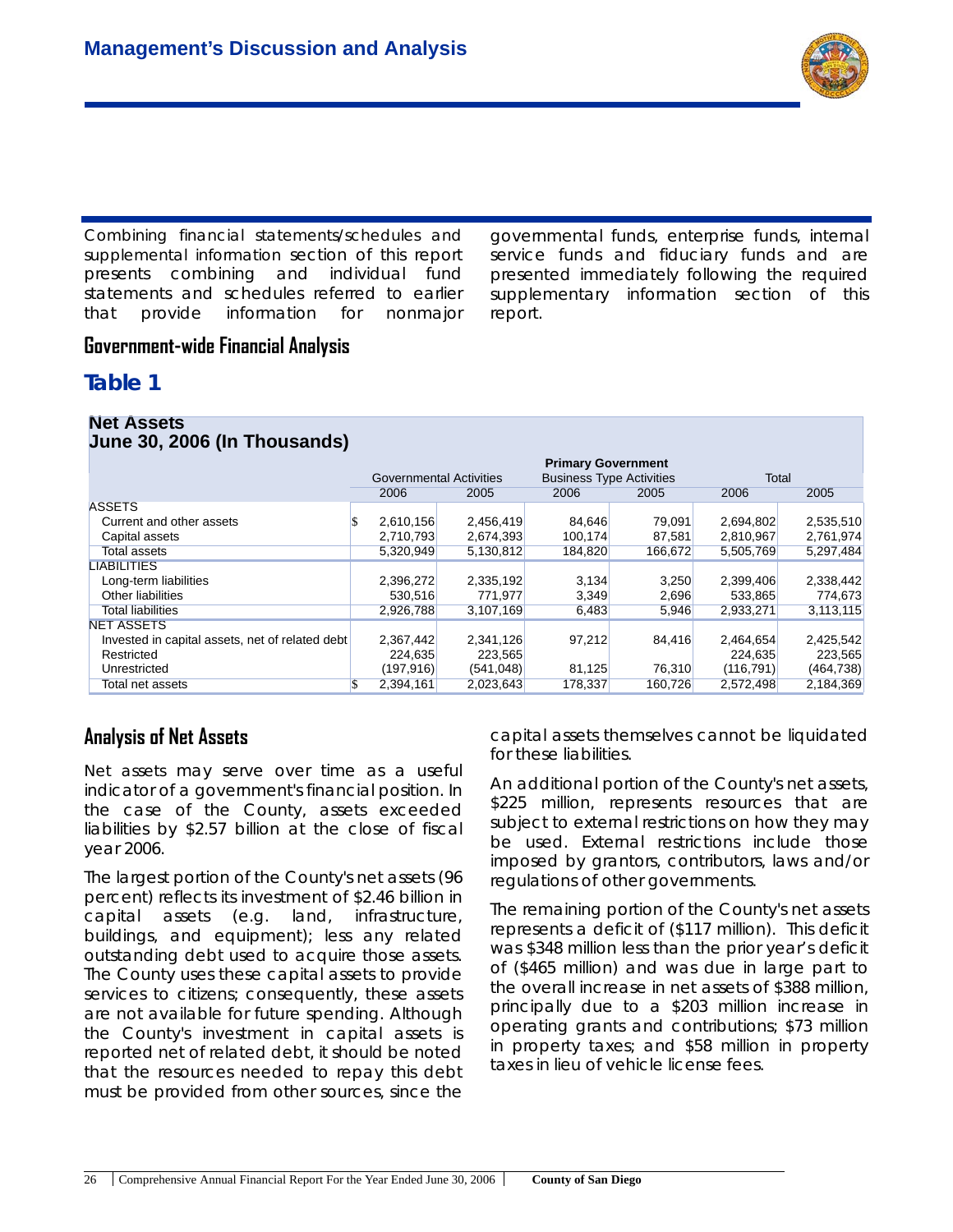

# **Table 2**

#### **Changes in Net Assets June 30, 2006 (In Thousands)**

|                                                | <b>Governmental Activities</b> |           | <b>Business-type Activities</b> |         | Total     |           |
|------------------------------------------------|--------------------------------|-----------|---------------------------------|---------|-----------|-----------|
|                                                | 2006                           | 2005      | 2006                            | 2005    | 2006      | 2005      |
| Revenues:                                      |                                |           |                                 |         |           |           |
| Program revenues:                              |                                |           |                                 |         |           |           |
| Charges for services                           | 455,559                        | 414,384   | 29,006                          | 30,651  | 484,565   | 445,035   |
| Operating grants and contributions             | 1,792,663                      | 1,589,378 | 9,994                           | 3,700   | 1,802,657 | 1,593,078 |
| Capital grants and contributions               | 5,283                          | 32,303    | 58                              | 1,036   | 5,341     | 33,339    |
| General revenues:                              |                                |           |                                 |         |           |           |
| Property taxes                                 | 516,569                        | 443,525   |                                 |         | 516,569   | 443,525   |
| Other taxes                                    | 34,219                         | 34,812    |                                 |         | 34,219    | 34,812    |
| Sales and use taxes for roads                  | 38,702                         | 35,961    |                                 |         | 38,702    | 35,961    |
| Sales and use taxes for public protection      | 236,438                        | 222,218   |                                 |         | 236,438   | 222,218   |
| Property taxes in lieu of vehicle license fees | 261,695                        | 203,788   |                                 |         | 261,695   | 203,788   |
| Sales and use taxes                            | 23,475                         | 89,102    |                                 |         | 23,475    | 89,102    |
| Interest                                       | 63,810                         | 38,066    | 7,048                           | 1,730   | 70,858    | 39,796    |
| Other                                          | 78,651                         | 83,079    | 160                             | 287     | 78,811    | 83,366    |
| <b>Total revenues</b>                          | 3,507,064                      | 3,186,616 | 46,266                          | 37,404  | 3,553,330 | 3,224,020 |
| Expenses:                                      |                                |           |                                 |         |           |           |
| <b>Governmental Activities:</b>                |                                |           |                                 |         |           |           |
| General government                             | 240,158                        | 232,826   |                                 |         | 240,158   | 232,826   |
| Public protection                              | 1,021,464                      | 960,227   |                                 |         | 1,021,464 | 960,227   |
| Public ways and facilities                     | 128,268                        | 122,797   |                                 |         | 128,268   | 122,797   |
| Health and sanitation                          | 559,709                        | 545,805   |                                 |         | 559,709   | 545,805   |
| Public assistance                              | 1,015,481                      | 972,592   |                                 |         | 1,015,481 | 972,592   |
| Education                                      | 32,488                         | 27,394    |                                 |         | 32,488    | 27,394    |
| Recreation and cultural                        | 23,376                         | 21,405    |                                 |         | 23,376    | 21,405    |
| Interest expense                               | 116,692                        | 106,612   |                                 |         | 116,692   | 106,612   |
| <b>Business-type Activities:</b>               |                                |           |                                 |         |           |           |
| Airport                                        |                                |           | 7,699                           | 8,117   | 7,699     | 8,117     |
| Wastewater Management                          |                                |           | 4,733                           | 5,076   | 4,733     | 5,076     |
| <b>Sanitation Districts</b>                    |                                |           | 15,133                          | 20,564  | 15,133    | 20,564    |
| <b>Total expenses</b>                          | 3,137,636                      | 2,989,658 | 27,565                          | 33,757  | 3,165,201 | 3,023,415 |
| Change in net assets before transfers          | 369,428                        | 196,958   | 18,701                          | 3,647   | 388,129   | 200,605   |
| <b>Transfers</b>                               | 1,090                          | 764       | (1,090)                         | (764)   |           |           |
| Change in net assets                           | 370,518                        | 197,722   | 17,611                          | 2,883   | 388,129   | 200,605   |
| Net assets at beginning of year                | 2,023,643                      | 1,825,921 | 160,726                         | 157,843 | 2,184,369 | 1,983,764 |
| Net assets at end of year                      | \$2,394,161                    | 2,023,643 | 178,337                         | 160,726 | 2,572,498 | 2,184,369 |

# **Analysis of Changes in Net Assets**

The County's total net assets increased by \$388 million during fiscal year 2006. (Certain fiscal year 2005 balances were reclassified to conform with the current year presentation.) The increase of \$388 million was attributed to: increases of \$208 million in total assets (includes

an increase of \$159 in current and other assets and a \$49 million increase in capital assets); and a decrease in total liabilities of \$180 million (includes a decrease of \$241 million of other liabilities offset by an increase in long-term liabilities of \$61million).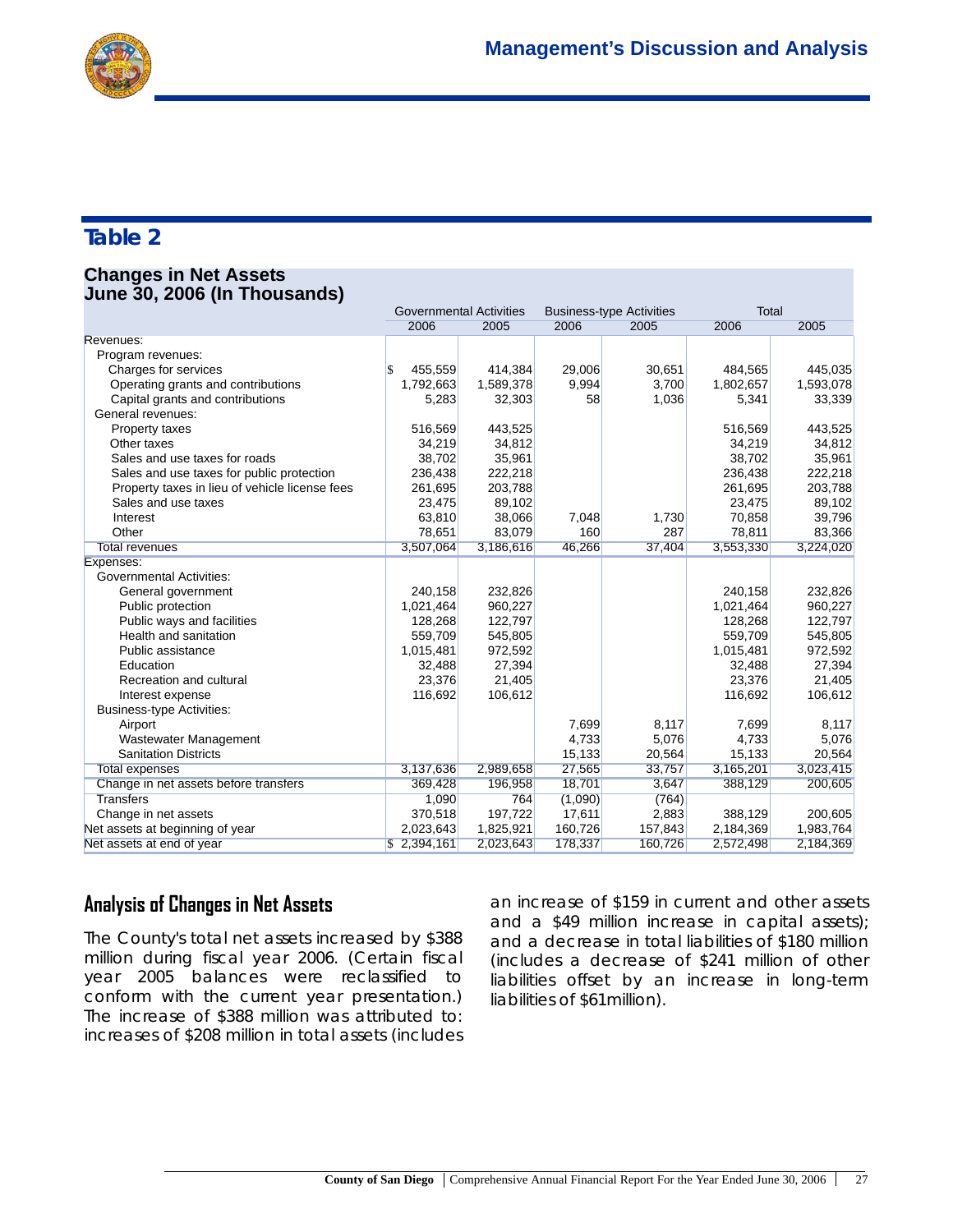



# **Chart 1**

#### **Governmental activities:**

Governmental activities increased the County's net assets by \$371 million, accounting for 96% of the total increase in net assets (Business-type activities accounted for the remaining 4%, \$17.6 million).

#### *Expenses:*

• Total expenses for governmental activities were \$3.14 billion, an increase of \$148 million or 5% (\$138 million in functional expenses and \$10 million in interest expense) over the prior year. Public protection was the largest functional expense (32.5 percent), followed by public assistance (32.4 percent) and health and sanitation (18 percent).

Increases in program expenses were attributed to the following:

• \$77 million was due to an increase in contracted services including: \$22 million in public works roads related projects; \$7 million in other public works projects; an \$18 million increase in public assistance related

contracted services including aid and other public assistance programs; \$13 million in social administration services and programs; \$11 million in mental health related services; and \$6 million in other general contracted services.

- \$44 million was attributable to an increase in salaries and benefit costs of approximately 3% over the previous year. As a service delivery entity, the County's major cost component is salaries and benefits, which accounts for approximately 45% of the total expenses. The County's overall strategy of deleting, freezing and temporarily funding positions has minimized the impact of negotiated salary increases and increased benefit costs.
- \$17 million was due to increases of \$5 million in contributions to other agencies; \$5 million for various sheriff adult detention costs; \$2 million for homeland security grant related expenses; \$2 million for library books/ publications; and \$3 million for various sundry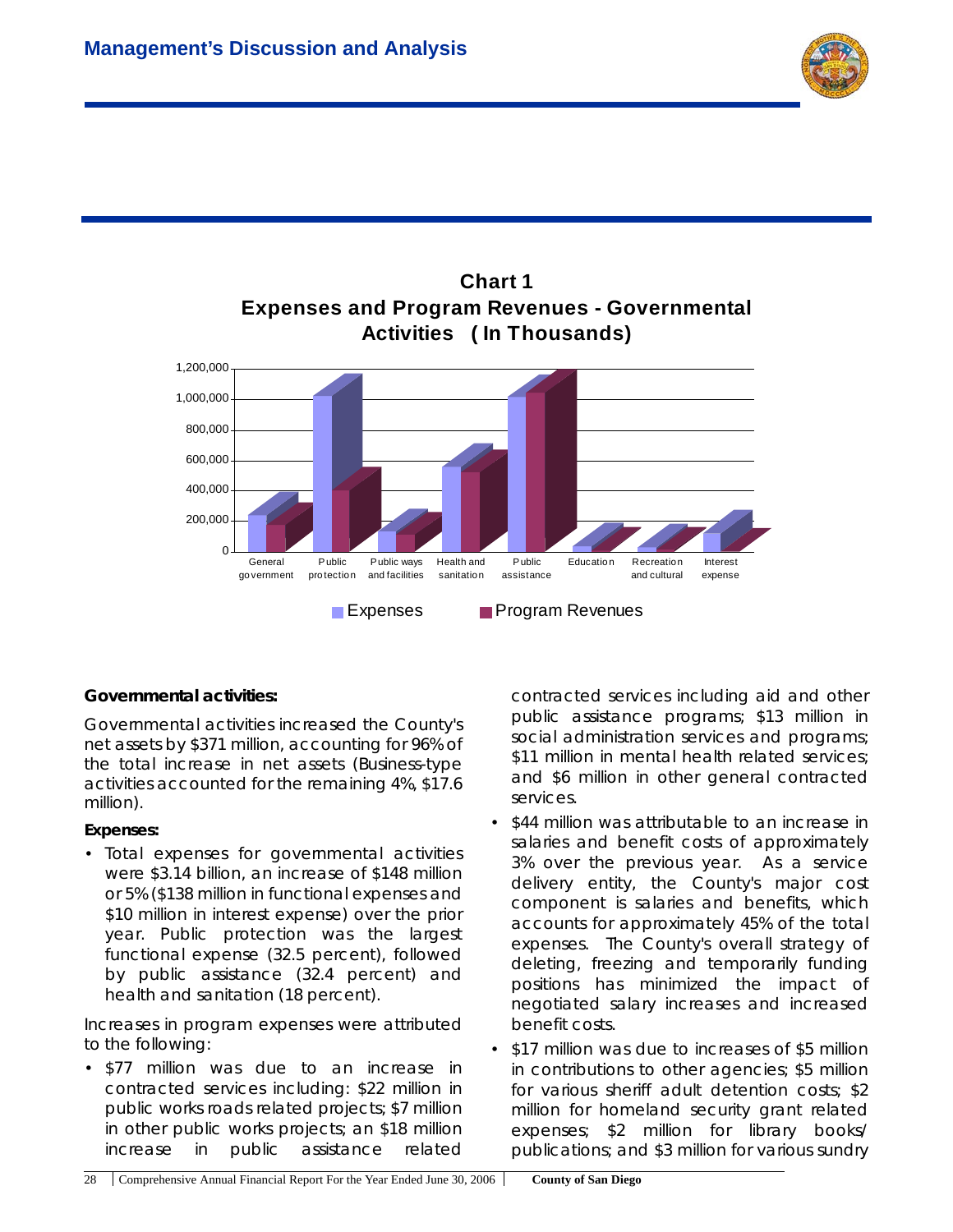

charges.

• A \$10 million increase in interest expenses occurred as a result of higher rates on both existing variable rate debt and new debt issued during the current fiscal year.

#### *Revenues:*

Total revenues for governmental activities were \$3.51 billion, an increase of 10 percent or \$320 million from the previous year.

Program revenues increased by \$217 million. This increase was due primarily to a combined net increase of \$176 million in operating grants and contributions and capital grants and contributions coupled with a \$41 million increase in charges for services.

General revenues increased by \$103 million. This increase was primarily due to the following:

- \$73 million of the increase was due to increases in current and delinquent property taxes chiefly because of significant growth in assessed property values.
- \$58 million of the increase was due to property taxes in lieu of vehicle license fees. This revenue source replaced the previous distribution of vehicle license fees to local governments. In fiscal year 2005, the State established initial allocations from the Vehicle License Fee Property Tax Compensation Fund to cities and counties. Allocations of \$244 million for fiscal year 2005- 2006 were calculated based on a formula that took into account adjusted actual allocations for fiscal year 2005 and the growth in taxable assessed value. Additionally, the County received a \$17.7 million positive true-up adjustment from the previous fiscal year.
- \$26 million or 67% of the increase was attributable to an increase in interest earnings as the annual pool investment earnings rate increased to 3.47% from the prior year of 2.24%.
- \$14 million of the increase was attributable to an increase in the Proposition 172 one half

cent sales and uses tax which is used exclusively for public protection related activities. This increase occurred as a result of growth in the California economy.

• \$66 million represents a decrease in sales and use taxes principally due to the receipt of \$62 million in fiscal year 2005 one-time monies received for the securitization of swapped Vehicle License Fee (VLF)/Educational Revenue from the State of California.

The County's governmental activities rely on several sources of revenue to finance ongoing operations. As shown in **Chart 2** on the following page, operating grants and contributions of \$1.8 billion accounted for 51%, the largest share of this revenue. These monies are received from parties outside the County and are generally restricted to one or more specific programs. Examples of operating grants and contributions include State and Federal revenue for public assistance programs and health and sanitation programs. Property taxes and property taxes in lieu of vehicle license fees are not shown by program, but are effectively used to support program activities County-wide.

Combined, these general revenues of \$778 million account for 22% of governmental activities. Additionally, \$456 million applicable to charges for services accounted for 13%, while sales and use taxes of \$299 million accounted for 9% of these revenues.

At the end of fiscal year 2006, total revenues for the governmental activities were \$3.51 billion, while total expenses for governmental activities were \$3.14 billion.

Other factors concerning the finances of the County's major governmental funds are discussed in the governmental funds section of the "Financial Analysis of the County's Funds."

#### **Business-type Activities:**

Business-type activities are intended to recover all or a significant portion of their costs through user fees and charges. As shown in **Chart 3**, charges for services represent \$29 million or 62%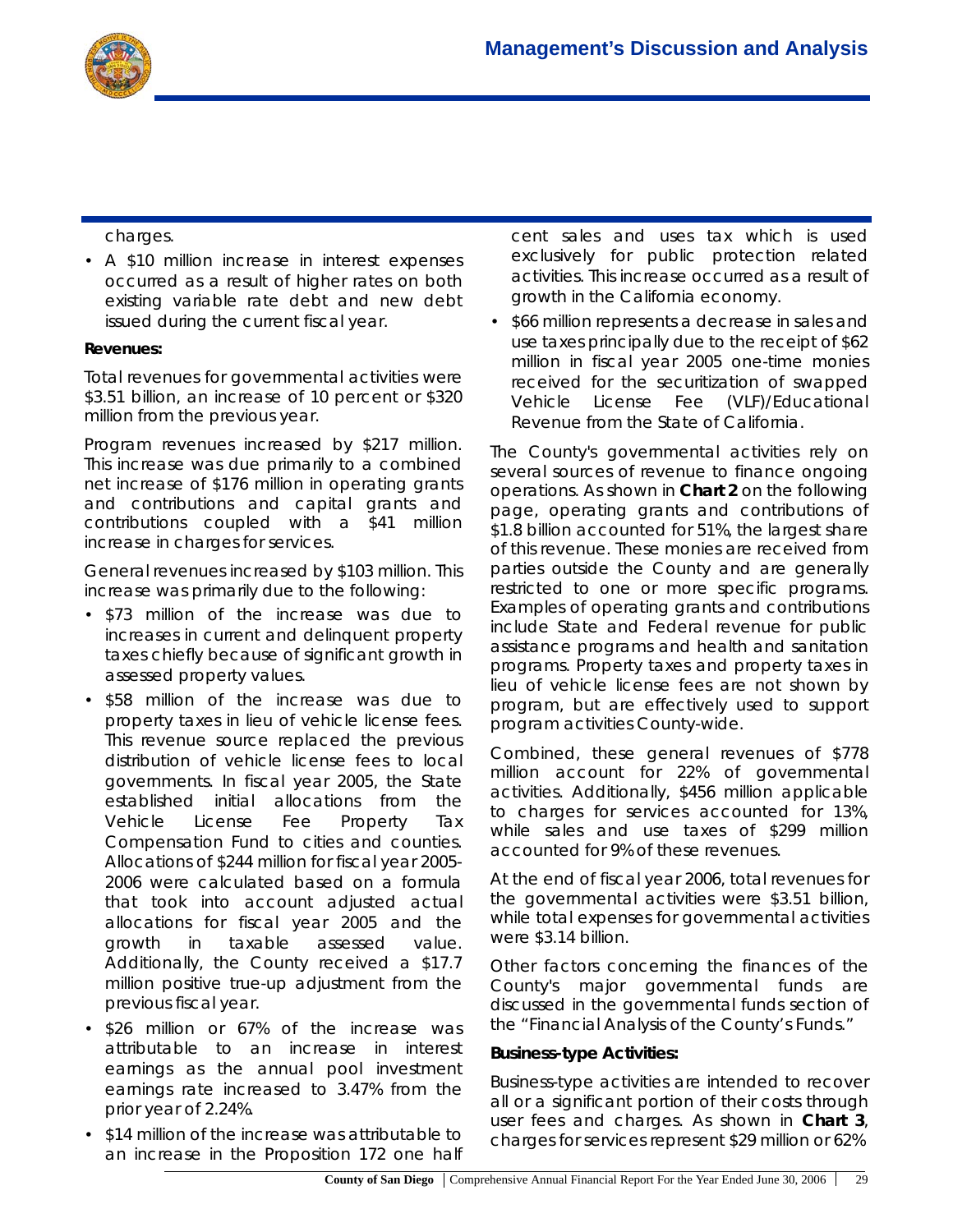



while grants (\$10 million) and interest earnings (\$7 million) represent 21% and 15% of total revenues respectively.

## **Financial Analysis of the County Funds**

The County uses fund accounting to demonstrate and ensure compliance with finance-related legal requirements.

#### **Governmental Funds:**

The focus of the County's governmental funds is to provide information on near-term inflows, outflows, and balances of resources that are available for spending. Such information is useful in assessing the County's financing requirements. In particular, unreserved fund balance may serve as a useful measure of a government's net resources available for spending at the end of the fiscal year. Types of major governmental funds reported by the County include the General Fund and the Tobacco Securitization Special Revenue Fund. Nonmajor governmental funds include special revenue funds, debt service funds, and capital project funds.

As of the end of fiscal year 2006, the County's governmental funds reported combined

ending fund balances of \$1.88 billion, an increase of \$359 million in comparison with the prior year fund balance. Of the total June 30, 2006 amount, \$1.33 billion constitutes unreserved fund balance, which is available for spending at the County's discretion. The remaining \$552 million of fund balance is reserved to indicate that it is not available for new spending because it has already been committed, (1) to liquidate existing contracts and purchase orders (\$177 million), (2) for landfill closure costs (\$2 million), (3) to pay debt service (\$128 million), and (4) for a variety of other purposes (\$245 million).

Revenues for governmental functions overall totaled \$3.42 billion representing a 9% increase. Expenditures for governmental functions, totaled \$3.2 billion, a 6% increase from the fiscal year ended June 30, 2005.

*• General Fund:*

The General Fund is the chief operating fund of the County. At the end of fiscal year 2006, the unreserved fund balance of the General Fund was \$626 million, while total fund balance was \$899 million, an increase of \$231 million from fiscal year 2005.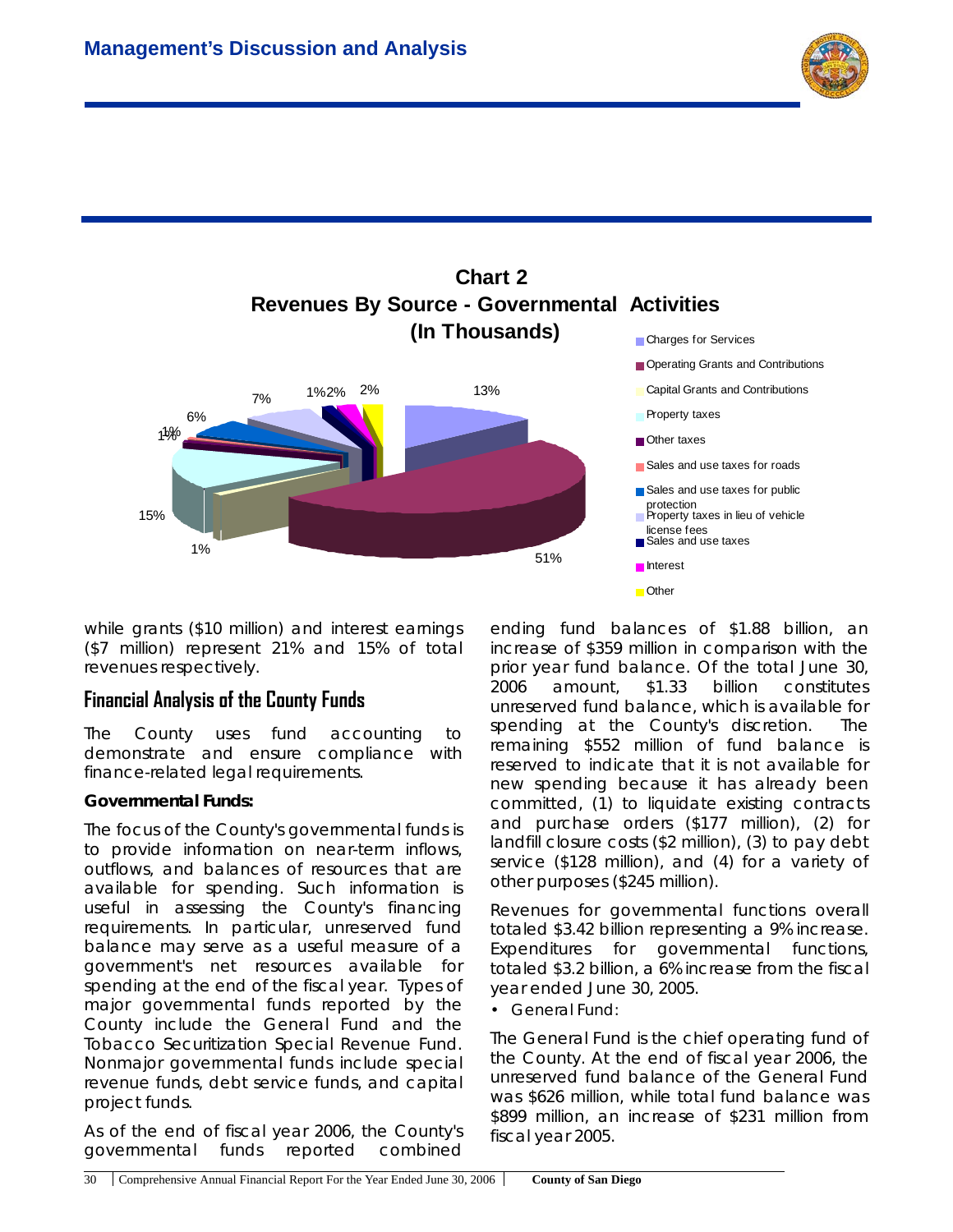



This was primarily attributed to increases in property tax revenues of \$65 million, property tax in lieu of vehicle license fees of \$58 million, state aid of \$67 million and federal aid of \$41 million. As a measure of the General Fund's liquidity, it may be useful to compare both unreserved fund balance and total fund balance to total fund expenditures. Unreserved fund balance represents 24 percent of total General Fund expenditures of \$2.66 billion, while total fund balance represents 34 percent of that same amount.

#### *• Tobacco Securitization Special Revenue Fund:*

This special revenue fund is used to account for the \$411 million (net of closing costs and reserve requirements) the County received from the Tobacco Asset Securitization Corporation related to the sale of 25 years of tobacco settlement revenue in fiscal year 2002. The County will continue to invest these funds in investment products to maximize the sustained long-term use of these dollars. At the end of fiscal year 2006, fund balance was \$440 million, an increase of \$108 million from fiscal year 2005. This increase was attributable to: \$123 million

transfers in of bond proceeds from the Tobacco Securitization Joint Special Revenue Fund resulting from the issuance of the San Diego County Tobacco Asset Securitization Corporation refunding bonds; interest earnings of \$9 million; and transfers out of \$25 million to support health related program expenditures.

• *Other Governmental Funds*:

Other governmental funds consist of twenty-six nonmajor funds, which include special revenue funds, debt service funds, and capital project funds. Individual fund data for each of these nonmajor governmental funds is provided in the combining financial statements and supplemental information section of this report. As of the end of fiscal year 2006, the fund balance of the other governmental funds totaled \$538 million, an increase of \$20 million over the prior year. This change was primarily due to the following: a \$41 million increase in the fund balance of the Road Fund, due mostly to a \$25 million increase in sales and use tax revenue; a \$9 million increase in gas tax revenue; an increase of \$9 million in charges for services; and a decrease in the fund balance of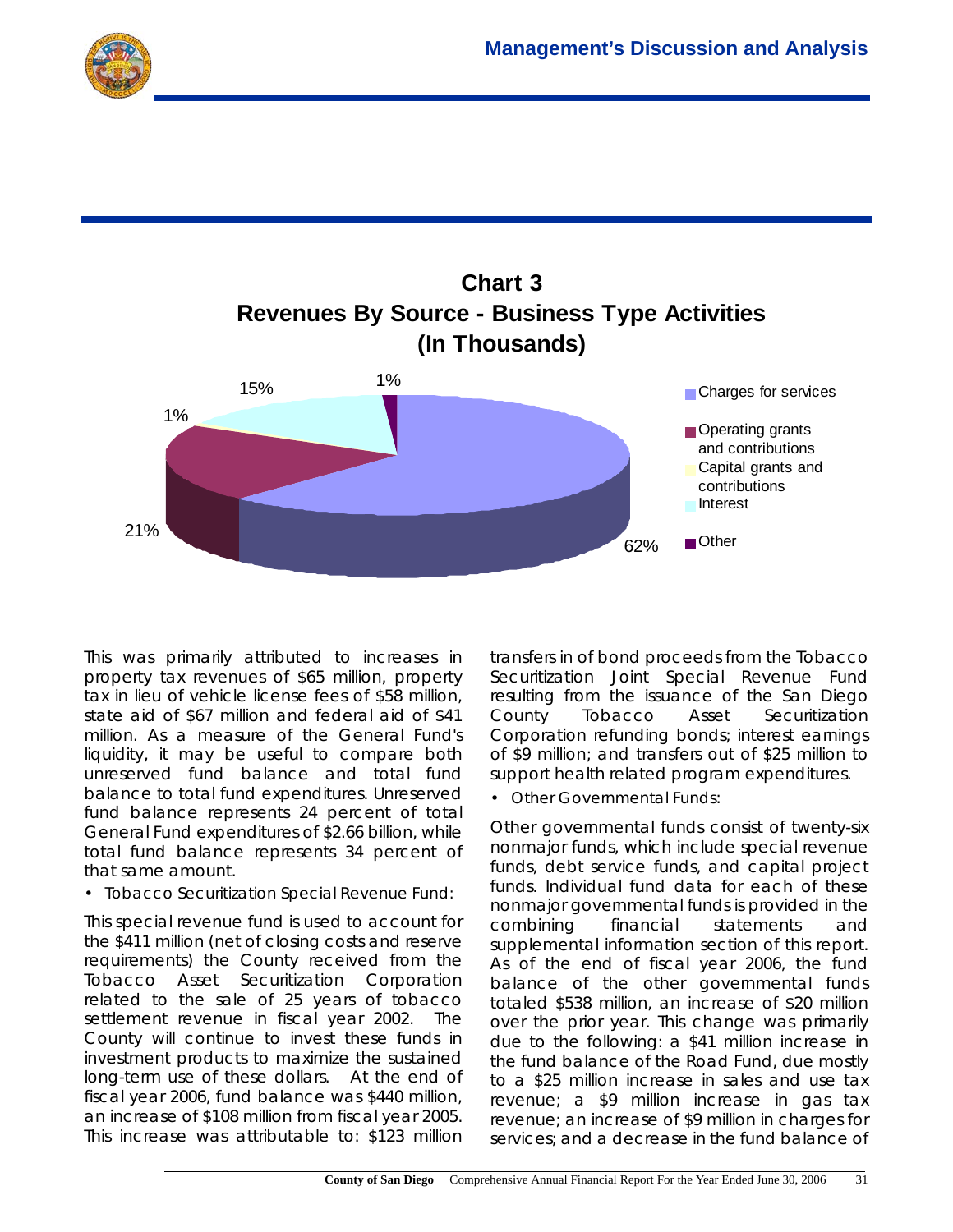

the SANCAL Capital Projects Fund of \$22 million due principally to transfers out of \$19 million to the Capital Outlay Fund to pay for capital related expenditures and \$5 million to the Information Technology Internal Service Fund to fund the payment of information technology software costs, offset by interest earnings of \$2 million.

#### **Proprietary Funds**:

The County's proprietary funds provide the same type of information found in the government-wide financial statements, but in more detail. The nonmajor enterprise funds and the internal service funds are combined into single, aggregated presentations in the proprietary fund financial statements. Individual proprietary fund data is presented in the combining financial statements/schedules and supplemental information section of this report.

The net assets of business-type activities Enterprise Funds increased by \$18 million or 11%, indicating that these activities generated revenues sufficient to cover the costs of operations. Although operating revenues decreased by \$2 million, non-operating revenues increased \$11 million. This was primarily due to a \$6 million increase in grant revenues and a \$5 million increase in interest income received by the Airport Enterprise Fund.

In addition to increased revenues, operating expenses decreased by \$6 million. This decrease was mainly due to a reduction in the cost of sewage processing for the Sanitation Districts.

Net Assets of the internal service funds totaled \$83 million, a decrease of \$20 million from the prior year. This net change in the internal service funds was primarily due to a decrease of \$16 million in the Risk Financing Fund resulting from an excess of claims (\$53 million) over revenue (\$37 million); and a decrease in the net assets of the Road and Communication Equipment Fund of approximately \$4 million which was chiefly due to an operating transfer of \$5 million to the Road Special Revenue Fund.

#### **Fiduciary Funds:**

The County maintains fiduciary funds for the assets of the Pension Trust Fund, the Investment Trust Fund, and the Agency Funds.

*• Pension Trust Fund:*

This fund is under the control of the Board of Retirement. The fund accumulates employer and employee contributions and earnings from the fund's investments. Disbursements are made from the fund for retirement, disability and death benefits and refunds. This fund includes all assets of the retirement system. As of the end of fiscal year 2006, the net assets of the Pension Trust Fund totaled \$7.3 billion, an increase of \$972 million over the prior year. This change was primarily due to the following: County and member contributions of \$344 million; an appreciation in the fair value of pension trust investments of \$829 million; net investment earnings of \$133 million; less member benefits paid and pension costs of \$334 million.

*• Investment Trust Fund:*

This fund was established to account for the external portion of the County Treasurer's investment pool. This fund consists of school districts, special districts, and funds held for other governments. The Investment Trust Fund's net assets totaled \$2.4 billion, a decrease in net assets of \$130 million, primarily resulting from a distribution from pooled investments of \$16.62 billion, offset by contributions on pooled investments of \$16.43 billion and investment earnings of \$67 million.

*• Agency Funds:*

Agency funds maintain assets held in an agent capacity for other governments, organizations and individuals. These assets do not support the County's programs or services. Any portion of the agency funds' assets held at fiscal year end for other County funds, are reported in those funds rather than in the agency funds.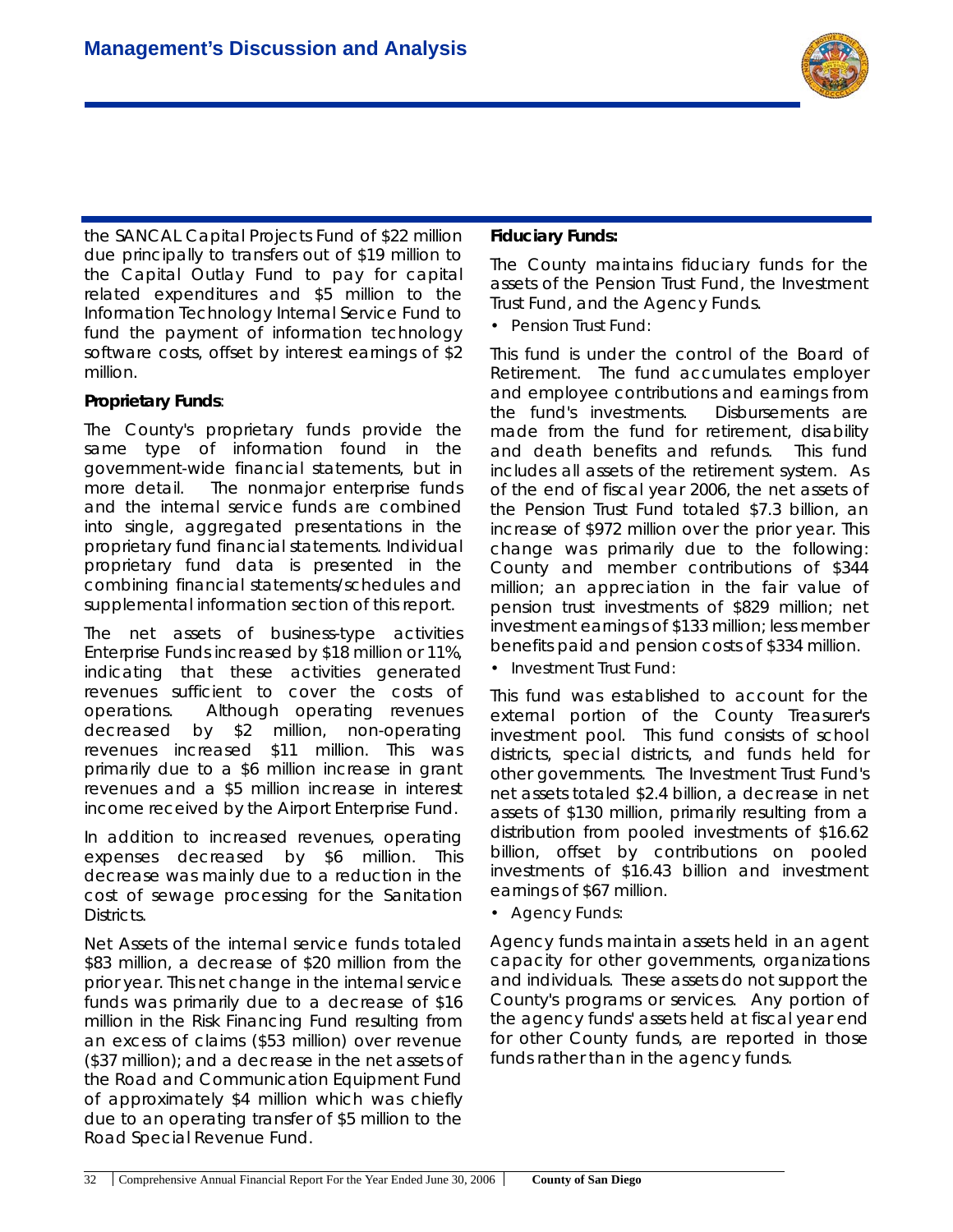

# **General Fund Budgetary Highlights**

The County's final budget differs from the original budget (see Notes to required supplementary information) in that it contains supplemental appropriations approved during the fiscal year for various programs and projects, as well as transfers of appropriations, budget corrections, re-budgets, and account reclassifications offset by the amount of budget carried forward to the subsequent fiscal year. At June 30, 2006 net expenditure appropriations increased by \$34 million offset by a decrease in appropriations for transfers-out of \$26 million for a net increase of \$8 million. (The net appropriation increase included \$194 million in net budget amendments offset by \$186 million for the amount of budget carried forward to the subsequent fiscal year.)

Appropriation increases of note to the original adopted budget were the following:

- \$19.1 million for the expansion of mental health services pursuant to the Mental Health Services Act, Proposition 63, that was approved by California voters in November, 2004 and became effective January 1, 2005.
- \$15.0 million in additional funding for the Edgemoor Skilled Nursing Facility construction project based on fund balance. Design issues with steel fireproofing and fabrication and San Diego's heavy rains caused delays resulting in the need for additional funding.
- \$13.9 million for salaries and benefits for a six day catch up in the general ledger for split payroll needs, funded by fund balance.
- \$10.9 million in Proposition 172 funding for various projects within the Public Safety Group. This includes \$4.0 million for maintenance projects within the Sheriff, \$1.0 million in funding for ASTREA, \$0.8 million for Tasers for the Sheriff, \$0.5 million for enhancements to the Automated Field Reporting/Records Management System within the Sheriff, \$0.6 million for improved security at the District Attorneys regional court facilities, \$0.8 million for upgrades and

enhancements for information technology within the District Attorney, \$0.8 million to open a dorm at the Camp Barrett juvenile facility, \$0.5 million for the creation of the East County Gang Task Force and \$1.9 million for various other projects in the Public Safety Group.

- \$10.4 million for the payment of costs related to the transition of information technology from Computer Sciences Corporation to Northrup Grumman Information Technology, Inc., funded by fund balance.
- \$17.0 million for salaries and benefits for incentives earned through the County's Fiscal Year 2005 Quality First program, funded by fund balance.
- \$6.6 million for the Central Ave Flood Control Improvement Project to upgrade drainage facilities to alleviate flooding in the vicinity of Central Ave in Bonita, funded through fund balance. With additional funding from FEMA, the estimated total project cost is \$10.0 million.
- \$5.0 million in the Department of Planning and Land Use for contracts with existing fire service entities in order to establish year round fire protection and emergency response services in areas where these services are not provided, funded by fund balance.
- \$5.0 million for land acquisition for the San Luis Rey River Park project, funded by fund balance.
- \$4.7 million net change in appropriated management reserves for future one - time projects based on fund balance.

Actual revenues exceeded the final budgeted amounts by \$104.1 million, while expenditures fell short of the budgeted amount by \$328.6 million. The combination of excess revenue and expenditure shortfall resulted in a net favorable operating variance of \$432.7 million. Other financing sources and uses of funds resulted in a unfavorable variance from budget of \$55.5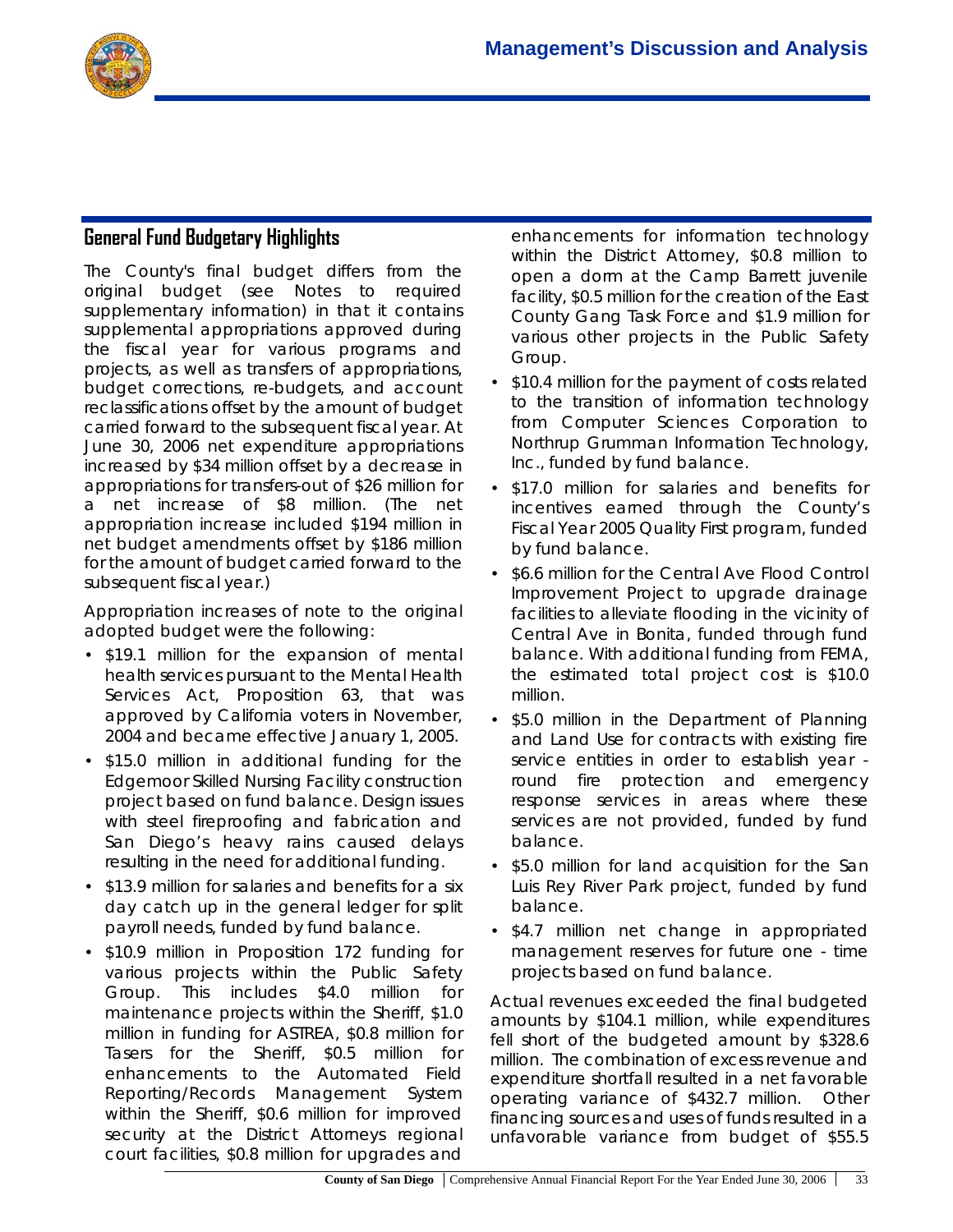

million and there was no variance in the increase to the reserve for inventories of materials and supplies. These combined amounts resulted in a variance in the net change in fund balance of \$377.2 million.

Highlights of actuals compared to budgeted amounts are discussed below:

*• Property Tax in Lieu of Vehicle License Fee (VLF):*

In fiscal year 2005, the State established initial allocations from the VLF Property Tax Compensation Fund to cities and counties. This replaced the previous distribution of vehicle license fees to local governments. For fiscal year 2006, VLF revenues were budgeted conservatively at \$200.5 million due to lack of information from the State at the time to support a higher estimate. Subsequent to budget adoption, the State calculated allocations for fiscal year 2006 based on a formula that took into account adjusted actual allocations for fiscal year 2005 and growth in the County's gross taxable assessed value. Information on the adjusted actuals was released in October, 2005 and the County received a \$17.7 million positive true-up adjustment for fiscal year 2005. The published assessed value growth factor for 2006 was 13.3%, which established the County's 2006 property tax in lieu of vehicle license fees base at \$247.3 million. The true-up adjustment combined with the increase in the base amount resulted in a positive variance of \$60.2 million for the fiscal year.

*• Supplemental Property Taxes:*

Supplemental property taxes are derived from additions to the tax roll during the year. The actual amount of these revenues in fiscal year 2006 was over twice the amount budgeted, a positive variance of \$26.8 million. this is the result of a change in the distribution formula combined with a sustained strong growth in assessed values from an active real estate market. The change in the distribution formula shifted more supplemental taxes to the County as a result of the recent property tax in lieu of

VLF legislation.

*• Salaries and Benefits:*

In the continuing environment of uncertainty over State and Federal funding, many County functions have deferred hiring staff for ongoing programs in anticipation of future budget constraints. In addition, the Sheriff's department is having recruiting difficulties due to a nationwide shortage of peace officers. The total favorable variance across all functions in this category is \$49.2 million of which \$7.0 million is attributable to the Sheriff's department.

*• Health and Human Services Agency:*

Funded by a combination of state, federal, and County revenues, most agency programs are carried out in the functional areas of health and sanitation and public assistance, with favorable expenditure variances of \$58.1 million and \$59.8 million respectively. The expenditure variances result from demand for services being less than the budgeted level. These lowered expenditures were offset by corresponding reductions in Federal and State revenue.

*• Delayed expenditures:*

Many County projects such as maintenance and information technology take place over more than one fiscal year. However, at inception they are budgeted at full expected cost, resulting in favorable expenditure variances that are re-budgeted in the new fiscal year. For example, in the Department of Planning and Land Use, re-budgets include: \$16.9 million for the removal of dead, dying and diseased trees; \$2.5 million for the Fire Safety and Fuels Reduction Program; and \$0.8 million in funding from the Indian Gaming Local Community Benefit Committee to acquire fire equipment for fire agencies in the unincorporated area. The Department of Parks and Recreation has re-budgeted \$1.5 million for various projects in local parks and community centers. In the Sheriff's Department, rebudgeted amounts included: \$1.5 million for the Cal-ID mugshot replacement system, \$1.0 million for Regional Paging System enhancements and maintenance; \$0.5 million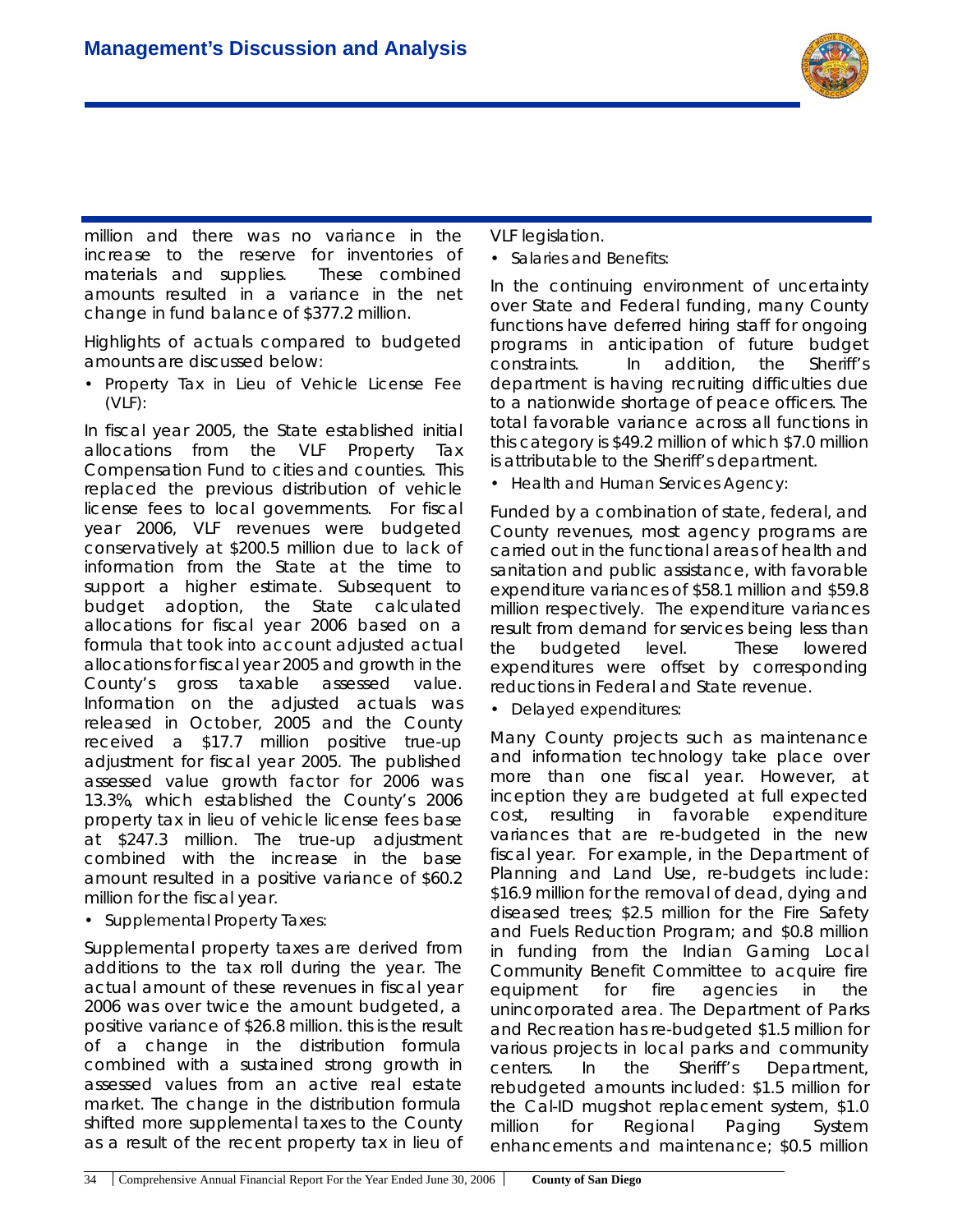

for enhancements to the Automated Field Reporting/Records Management System; and \$0.5 million for the Jail Information Management System retrofit; and \$1.0 million for equipment and administrative costs related to the Buffer Zone Protection Program grant.

#### *• Appropriated Management Reserves:*

The County annually appropriates management and contingency reserves based on both ongoing general purpose revenues and prior years' fund balance for a variety of one-time capital and operating expenditures as well as potential emergencies. Unexpended reserves resulted in a positive variance of \$37.6 million. In addition, in fiscal year 2006, the County set aside \$34.8 million for economic uncertainty with the intent that it not be spent unless unusual needs arose; of that amount, \$34.2 million was unexpended at year end.

## **Capital Assets and Commitments**

#### **Capital Assets**

At June 30, 2006, the County's capital assets for both governmental and business-type activities was \$2.81 billion net of accumulated depreciation. Investment in capital assets includes land, construction in progress, structures and improvements, equipment, and infrastructure (including roads, bridges, flood channels, and traffic signals). The significant capital asset activity in fiscal year 2006 was as follows:

#### *Governmental Activities:*

- \$34.9 million towards the construction and improvement of County maintained roads, bridges, and other road related infrastructure. An additional \$14.2 million in infrastructure was donated by developers.
- \$18.6 million towards the construction of the Edgemoor Skilled Nursing Facility in Santee. Total project costs are estimated at \$98.8 million.
- \$8.5 million towards the construction of the Assessor/Recorder/County Clerk and Land Use and Environment Group building in San

Marcos. Total project costs are estimated at \$9.2 million.

- \$7.3 million towards the acquisition and improvement of an office building in Scripps Ranch for the Air Pollution Control District. Total project costs are estimated at \$7.6 million.
- \$3.5 million for the acquisition of real property located in downtown San Diego for future County space needs.
- \$3.2 million for the acquisition of real property in the San Luis Rey River corridor (Bonsall/ Fallbrook) for future development of passive recreation improvements.
- \$2.3 million for acquisition of real property in the Otay River Valley area for open space habitat restoration and passive recreation.
- \$1.6 million towards the construction of the Bonita Library. Total projects costs are estimated at \$4.5 million.
- \$1.1 million towards passive recreation improvements for the Otay Valley Regional Park. Total projects costs are estimated at \$2 million.
- \$9.5 million towards the construction of numerous other capital outlay projects.

#### *Business-Type Activities:*

- \$6.8 million towards the construction of the Palomar Airport North Ramp. Total project costs are estimated at \$8.6 million.
- \$2.4 million towards runway rehabilitation at Gillespie Field Airport in El Cajon. Total project costs are estimated at \$5.4 million.
- \$1.3 million towards the Jamacha Boulevard sewer improvements in Spring Valley Sanitation District. Total project costs are estimated at \$2.2 million.

For government-wide financial statement presentation, governmental fund depreciable capital assets were depreciated from the acquisition date to the end of the current fiscal year. Governmental fund financial statements record capital asset purchases as expenditures.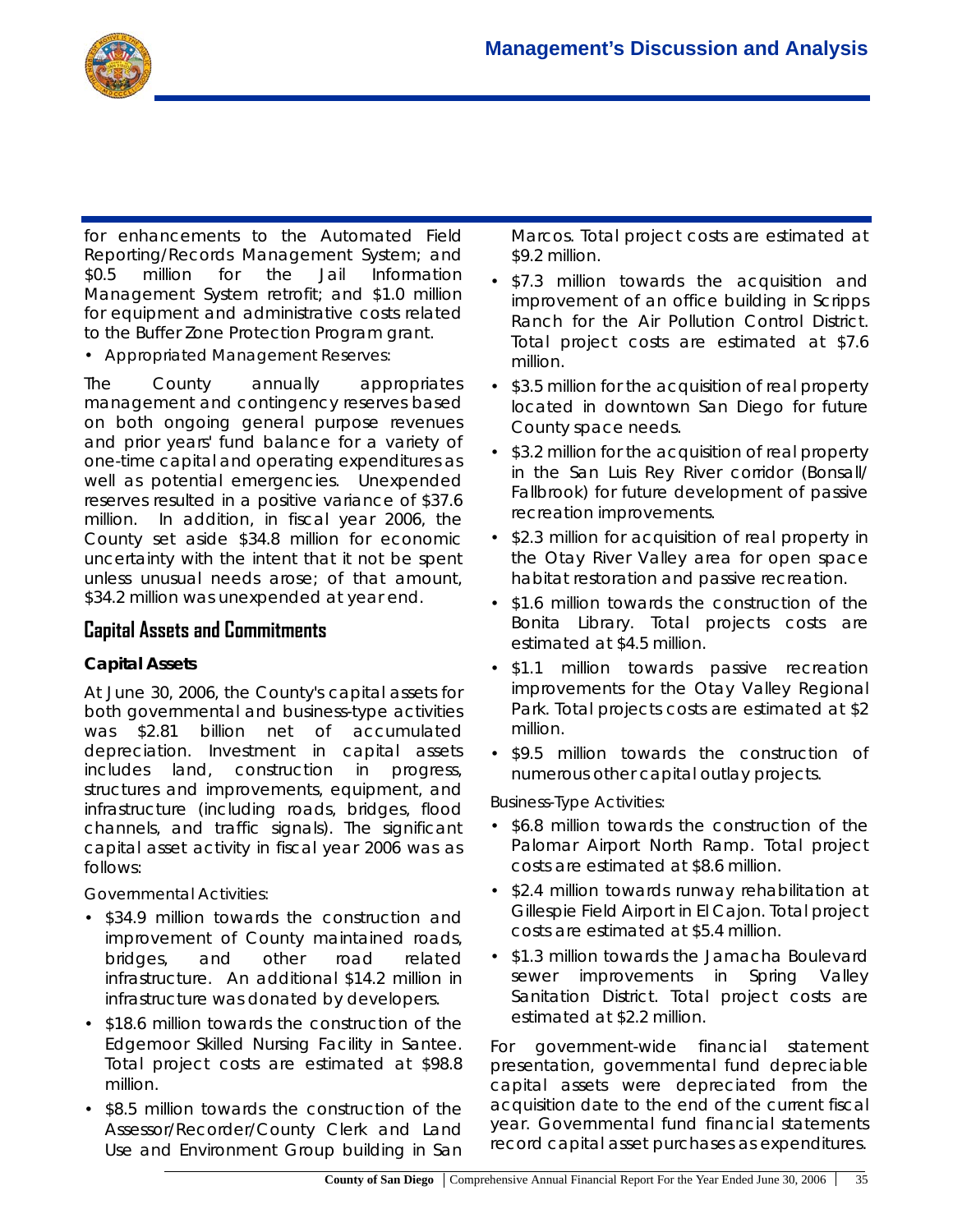

More detailed capital assets information, including depreciation as of June 30, 2006, can be found in Note IV-D of the notes to the basic financial statements.

#### **Capital Commitments**

As of June 30, 2006, capital commitments included the following:

- \$57 million for the Integrated Voting System, Integrated Property Tax System, RCS Equipment, Medics Health Information System, and the Automated Records Management and Field Reporting Software Installation.
- \$103 million for the construction of the Edgemoor Skilled Nursing Facility, Valley Center Road, Wildcat Canyon Road, Route 54/94, Forester Creek Drainage System, Spring Valley Gymnasium, and the Medical Examiner and Veterinarian Building.
- \$3 million for the Spring Valley Sewer Improvements and the Spring Valley Sewer replacement.

More detailed capital commitments information, including depreciation as of June 30, 2006, can be found in Note IV-D.2 of the notes to the basic financial statements.

## **Long-Term Obligations**

At June 30, 2006, for governmental activities, the County had outstanding long-term obligations of \$2.396 billion. Of this amount, \$357 million pertained to outstanding certificates of participation, and the remaining \$2.039 billion pertained to the following obligations: \$1.238 billion of taxable pension obligation bonds; \$584 million of San Diego County Tobacco Asset Securitization Corporation Bonds; \$16 million of Redevelopment Agency bonds; \$8 million for capital loans; \$7 million of unamortized issuance premiums; \$(22) million of unamortized issuance discounts; \$(48) million of unamortized deferred amounts on refundings; \$32 million for capital leases; \$122 million for claims and judgments; \$78 million for compensated absences; and,

\$24 million for landfill closure and postclosure costs.

Long-term obligations for business-type activities totaled \$3.1 million and consisted of \$2.7 million for capital loans and \$389 thousand for compensated absences.

During fiscal year 2006, the County's total principal amount of bonds and notes payable for governmental activities increased by \$115 million, before giving affect to the unamortized issuance, issuance premiums, unamortized issuance discounts and unamortized deferred amounts on refundings. The \$115 million increase was due to the following debt issuances offset by debt service payments and refundings discussed below:

• Increases - \$636 million

The County's issued \$28 million in certificates of participation for the 2005 North and East County Justice Facilities refunding; \$584 million of San Diego County Tobacco Securitization Corporation refunding (including the \$273 Capital Appreciation Bonds (CABs) recorded at their maturity value); a \$16 million Redevelopment Agency refunding; and a \$1 million Internal Service Fund loan.

Additionally \$7 million of principal was accreted (added) to the outstanding CAB principal balances outstanding. These issuances and the accredited amount totaled \$636 million.

• Decreases - \$521 million

Decreases to debt included: \$57 million in principal debt service payments and a \$464 million reduction of outstanding principal. This reduction included: a \$30 million refunding of the 2005 North and East County Justice Facilities debt; a \$430 million refunding of the San Diego County Tobacco Securitization Corporation debt; and a \$4 million refunding of the Redevelopment Agency debt.

The long-term obligations for business-type activities decreased by \$116 thousand due to \$181 thousand debt service payments on capital loans, offsets by an increase of \$65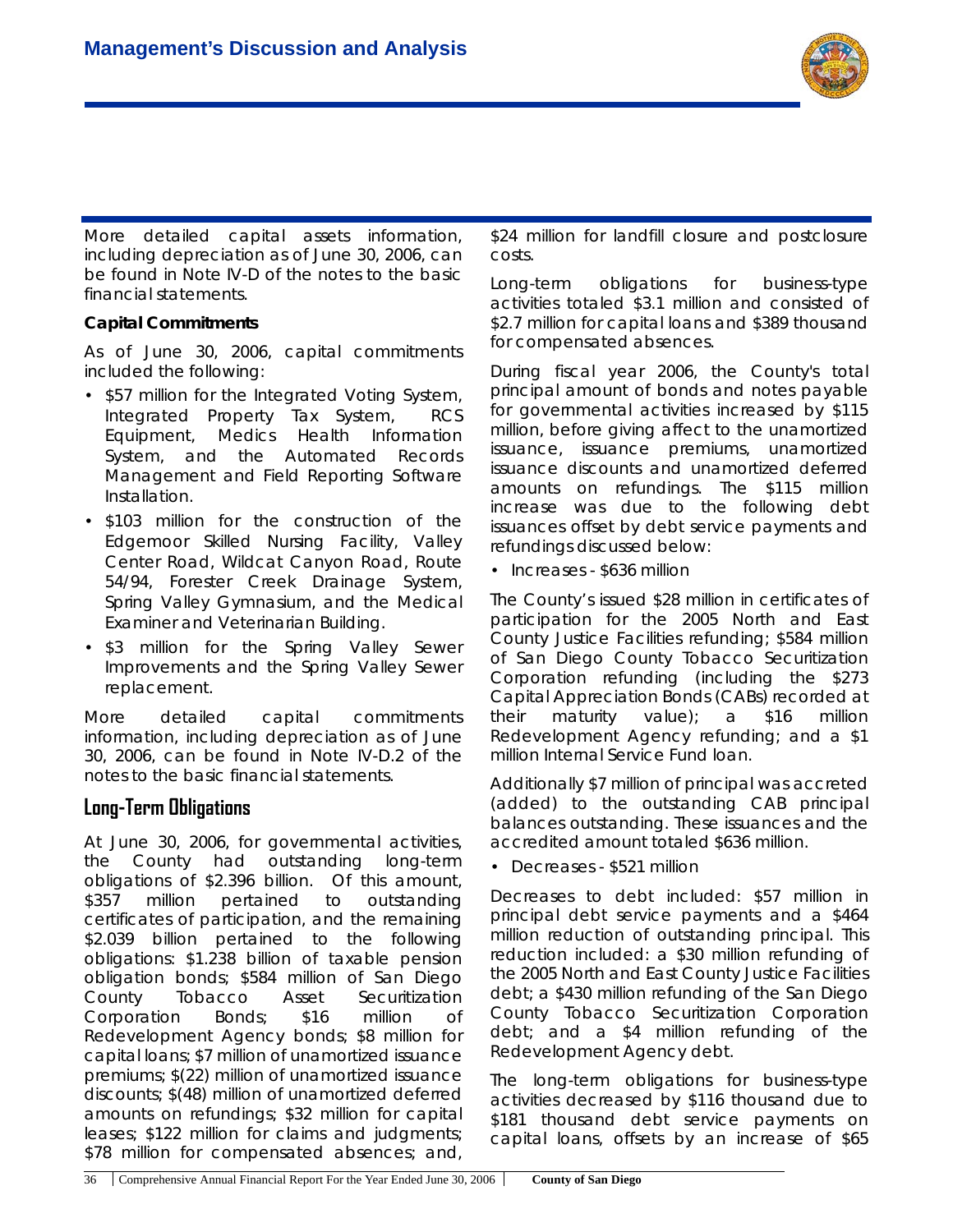

thousand in compensated absences.

More detailed long-term obligation activity, including interest rates and maturity dates, can be found in Note IV-I through IV-I-5 of the notes to the basic financial statements.

The County's credit ratings on its bonded program are as follows:

# **Table 3**

| <b>Credit Ratings</b>         |         |                                    |                  |  |  |  |  |
|-------------------------------|---------|------------------------------------|------------------|--|--|--|--|
|                               | Moody's | Standard & Fitch Ratings<br>Poor's |                  |  |  |  |  |
| Certificates of Participation | A1      | $AA-$                              | $AA-$            |  |  |  |  |
| Pension Obligation Bonds:     |         |                                    |                  |  |  |  |  |
| 1994 Series A                 | Aa3     | $AA-$                              | <b>Not Rated</b> |  |  |  |  |
| 2002 Series A, B & C          | Aa3     | $AA-$                              | $AA-$            |  |  |  |  |
| 2004 Series A, B & C          | Aa3     | $AA-$                              | $AA-$            |  |  |  |  |

In addition, the County has an Issuer Credit Rating of Aa2 from Moody's and AA from Standard & Poor's. These ratings reflect the County's favorable general credit characteristics, which include a strong local economy, a sound financial position and a moderate debt profile. There were no changes in the credit ratings from the previous year.

## **Economic Factors and Next Year's Budget and Rates**

- The fiscal year 2007 General Fund budget utilized \$105.8 million out of \$435.8 million in unreserved undesignated fund balance and \$2.6 million out of \$190.5 million unreserved designated fund balance. Fund balance was used as a source of funds for one-time expenditures.
- The development of the fiscal year 2007 budget was based on current expectations for demand for services and availability of funding to support those services. The fiscal year 2007 General Fund budget contains total appropriations of \$3.289 billion. This is an increase of \$345.6 million or 11.7% from the fiscal year 2006 General Fund budget. A number of risk factors continue to be tracked: the U.S. economy, the State of California's ongoing budget imbalance for

fiscal year 2007, 2008 and beyond; significant weaknesses in the housing sector; uncertainty in short and long-term interest rates; continued pressure of high energy prices; and the impact of legislation and propositions on the State of California's budget.

- The U.S. economy's Gross Domestic Product (GDP) for 2005 showed an increase of 3.5% versus 4.2% growth in 2004. The projected GDP growth for 2006 is approximately 3.4%.
- The State of California's economy has been doing well for the last two years. Overall, 2005 was a good year for California: payroll jobs experienced healthy growth at 1.8%; the job growth also contributed to a solid personal income growth of 6.0%; and taxable sales grew by and adjusted 7.4%.
- The San Diego economy continues to show positive growth (i.e., gross regional product at 2.1% for 2001, at 4.9% for 2002, 4.5% for 2003, 4.4% for 2004, 4.6% in 2005, and slowing growth is forecasted at 2.7% for 2006 and 2.6% for 2007).
- The State's budget outlook continues to be strained by an ongoing structural imbalance between revenues and expenditures. According to a review of the Governor's budget by the State of California's Legislative Analyst (September 2006), the projected fiscal years 2008 and 2009 imbalances are estimated at \$4.5 billion and \$5.0 billion respectively.
- The 2006-07 Budget Act is consistent with the two-year budget agreement reached between the State and local governments in July 2004 and the passage of Proposition 1A on the November 2004 ballot with respect to general purpose revenues. The two-year shift of \$27.5 million of property taxes to the Educational Revenue Augmentation Fund (ERAF) to assist the State in meeting its funding obligations to schools was completed in fiscal year 2006.
- The 2005-06 Budget Act required counties to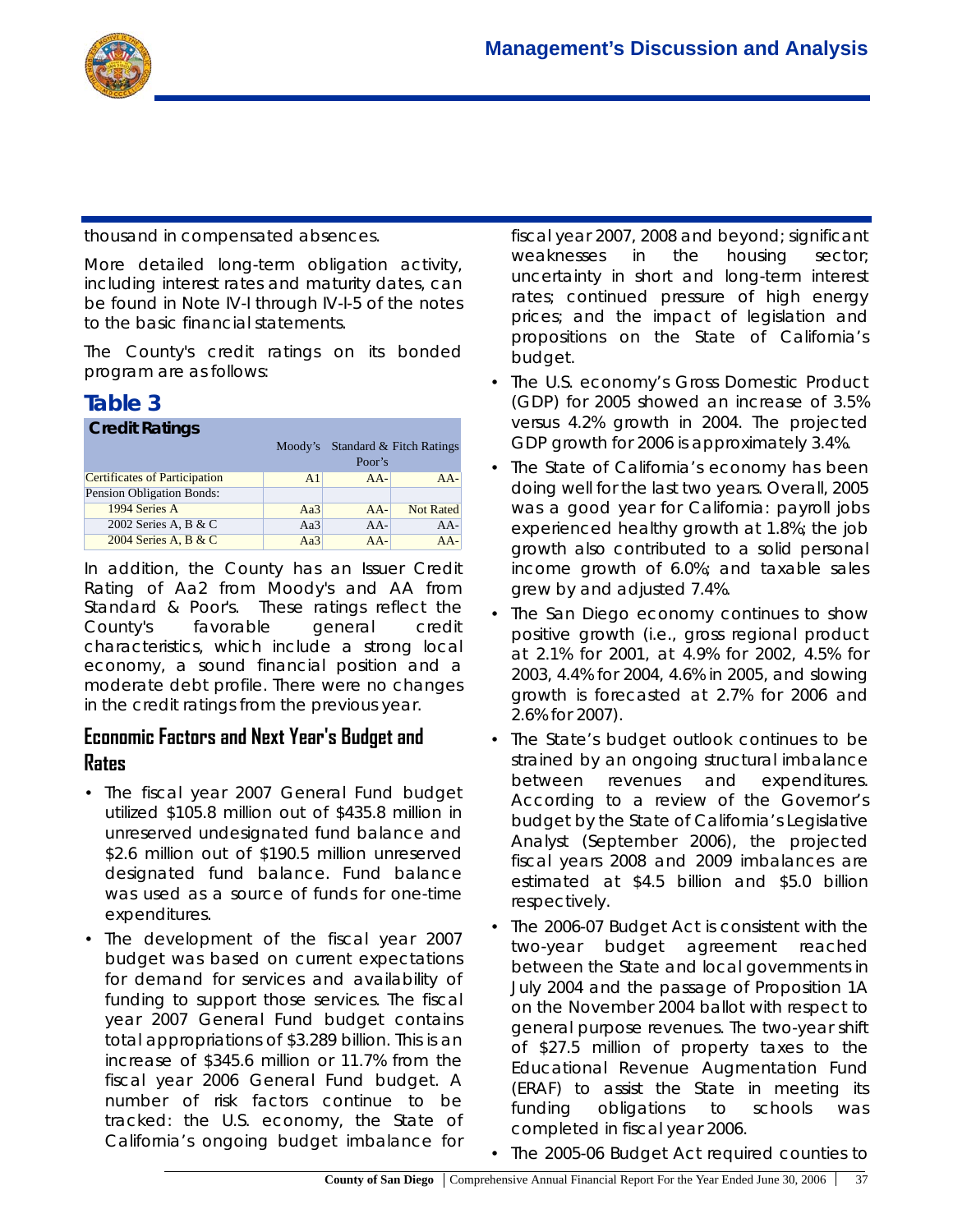

transfer undesignated fees to the local trial court. This transfer was to occur for only 2004 and 2005, but was extended for four more years, albeit at declining amounts. The County's share was \$2.1 million for 2004 and 2005, and \$0.8 million in 2006. For fiscal years 2007 and 2008, the County's share each year is expected to be \$0.6 million and \$0.4 million, respectively. One-time resources will be used to fund this requirement.

• Since fiscal year 1996, the State Property Tax Administration Grant program has assisted counties maintain timely property assessments. The 2006-07 Budget Act continues the suspension for a second year. For the County, the revenue loss of \$5.4 million was not anticipated in the fiscal year 2006 Adopted Operational Plan and was offset mid-year by unanticipated additional general purpose revenues. For fiscal year 2007, general purpose revenues continue to replace the loss of these grant funds.

The County's general purpose revenues continue to perform well overall. Specifically:

• The largest source of general purpose revenues is property taxes (\$499.3 million), representing 55% of the total. The housing boom that has been driving the California and U.S. economies is softening, and the "housing construction/real estate" slowing will contribute to slowing in the growth of the State economy in 2006 and 2007. For the last six years, local secured growth has been high (8.6% average annual growth excluding the State's 2005 property tax shift to schools) due to the County's strong overall economy and healthy real estate market. As noted above, the two-year ERAF shift was completed and the County is no longer relinquishing \$27.5 million in property tax revenues to ERAF. Current secured property tax revenues budgeted in the fiscal year 2007 Adopted Budget were based on the assumption that the net assessed value growth through June 30, 2006 would be 11%. Actual gross assessed value growth exceeded 12%.The demand for housing in the County is also slowing, as evidenced by the reduction in residential building permits, flattening housing prices, and length of time of property listings. These factors are offset by relatively low interest rates and the area's population growth. Overall, property tax growth is expected to decelerate and property turnover and new construction are being watched closely.

- Property Taxes in Lieu of Vehicle License Fees (VLF) comprises 30.3% (an estimated \$274.5 million) of general purpose revenues in fiscal year 2007. This revenue source replaced the previous distribution of vehicle license fees to local governments by the state. In fiscal year 2005, the state established initial allocations from the VLF Property Tax Compensation Fund to cities and counties. The state released information on adjusted figures for 2005 and new budget figures for 2006 on October 14, 2005. Starting in 2006, growth on this distribution is based on the growth in gross taxable assessed value in each county. The certified growth rate for 2007 is 12.1554%.
- Real Property Transfer Tax Revenue (RPTT) for fiscal year 2007 was budgeted at \$30.7 million, which is 3.4% of general purpose revenues. RPTT is paid when any lands, tenements, or other realty exceeding \$100 in value are sold and granted, assigned, transferred or conveyed to the purchaser. The tax rate set by the State is \$1.10 per \$1,000 of assessed valuation. The County collects 100% of all transactions in the unincorporated area and 50% of the transactions in the incorporated areas.
- Sales & use tax revenue & in lieu local sales & use tax (\$23.5 million in fiscal year 2007) represents about 2.6% of general revenues and is derived from taxable sales by businesses located in unincorporated County areas. Its growth is generally impacted by population and income, but is primarily due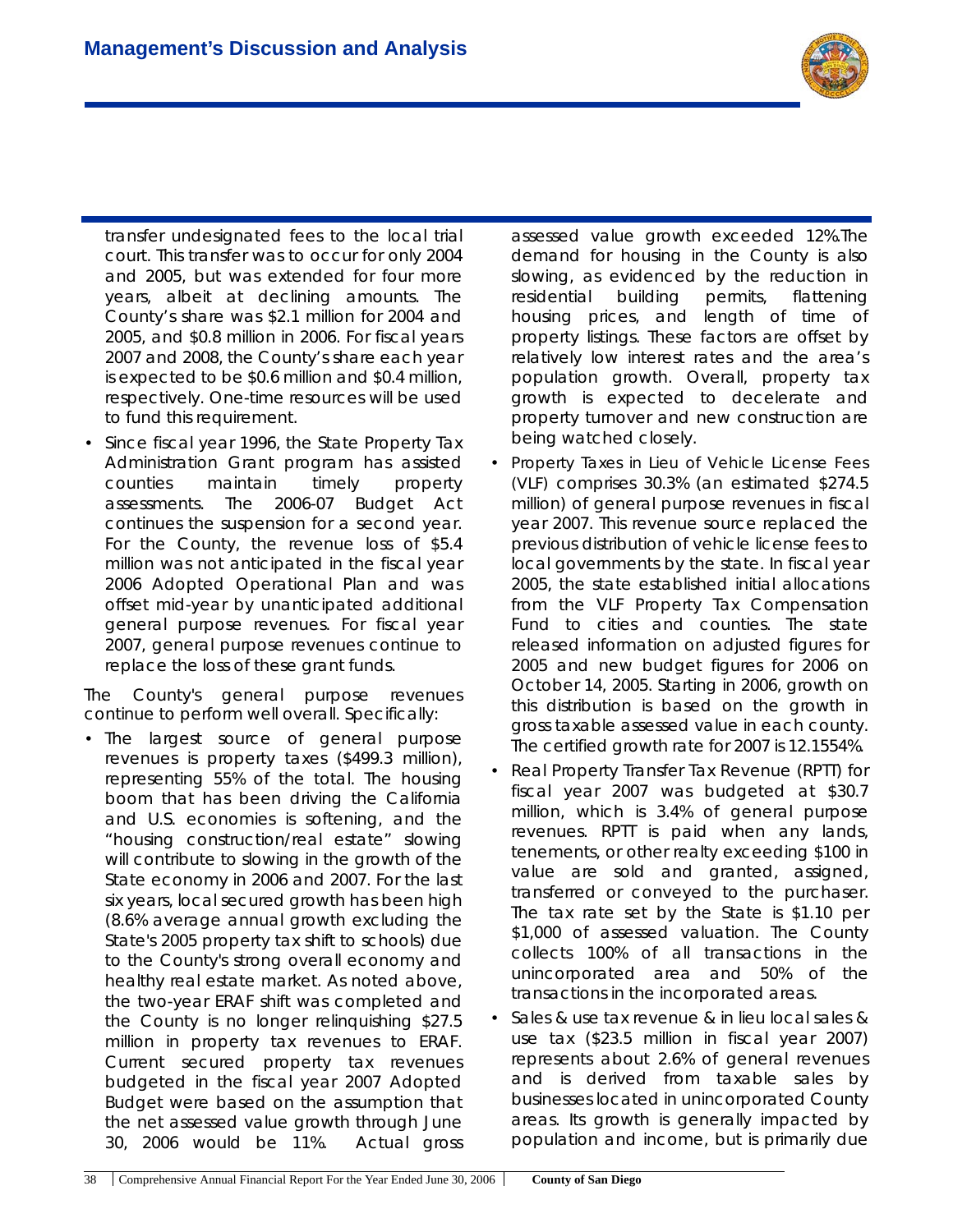to economic development and new business formation in the County. These amounts reflect both the Sales Tax revenues and the in lieu local sales & use tax replacement funding that will be transferred from ERAF. Again, effective July 1, 2004, provisions of AB7 X1, one of the 2004 State budget bills referred to as the "triple flip", took effect. It enabled the state to redirect one-quarter cent of the local sales and use tax to the state to repay up to \$15 billion in bonds authorized by Proposition 57 (March 2004) to help the state refinance its past debt. In turn, the lost revenues are replaced on a dollarfor-dollar basis with countywide property tax revenues shifted back from the ERAF. Retail sales remain relatively strong in the unincorporated area with a projected before-triple-flip-adjustment sales tax growth of \$2.3 million (10.7%) over the Fiscal Year 2006 Operational Plan.

• Other revenues budgeted for fiscal year 2007 total \$78.4 million. Various revenue sources make up this category including interest on deposits, fines, fees and forfeitures, redevelopment agency tax increment, prior year adjustments on property taxes, franchise revenue, payment from the City of San Diego in lieu of booking fees, and other miscellaneous revenues.

The County's *Operational Plan* for Fiscal Years 2007 and for Fiscal Year 2008 can be found on the internet at http://www.sdcounty.ca.gov/ auditor.

## **Requests for Information**

This financial report is designed to provide our citizens, taxpayers, customers, and investors and creditors with a general overview of the County's finances and to demonstrate the County's *accountability* for the money it receives. If you have questions about this report or need additional financial information, please contact the Auditor and Controller's Office, County of San Diego, located at 1600 Pacific

Highway, San Diego, California 92101.